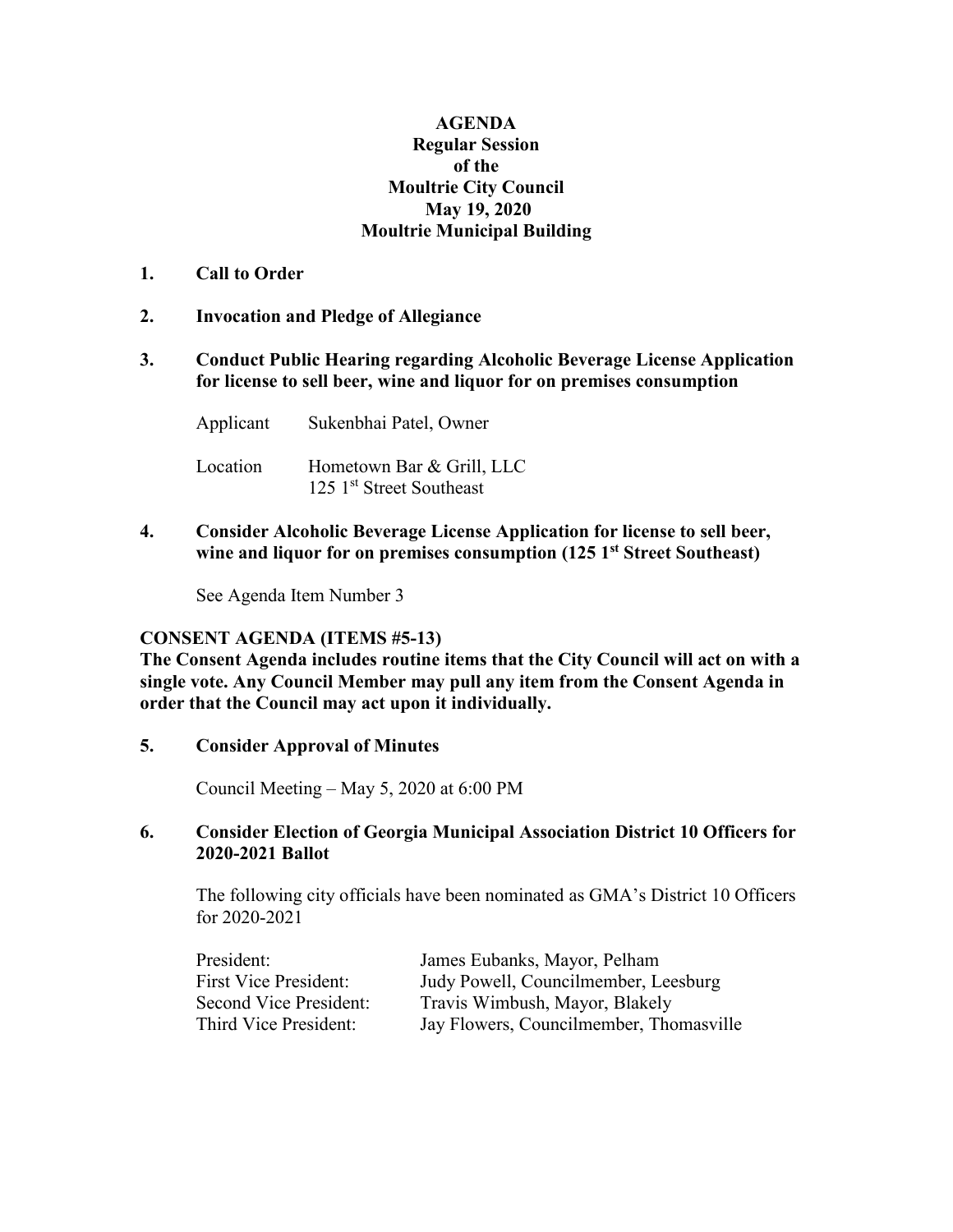- **7. Consider Recommendation of the Moultrie-Colquitt County Planning Commission to rezone land in Land Lot Number 246 of the 8th Land District of Colquitt County, Georgia (339 Doc Darbyshire Road), Place Ordinance on First and Second Reading, and call for a Public Hearing to be held June 2, 2020 at 6:00 p.m.**
	- Applicant W. Lynn Lasseter and Sonia Lasseter Wilcox Location 11.82 acres of land located in Land Lot Number 246 of the 8<sup>th</sup> Land District of Moultrie, Georgia (339 Doc Darbyshire Road) Zoning AG (Agricultural District) to RPUD (Residential Planned Unit Development District)
- **8. Consider First and Second Reading of Ordinance to amend the City of Moultrie Zoning Ordinance adopted October 17, 1972, as amended**

See Agenda Item Number 7

**9. Consider Recommendation of the Moultrie-Colquitt County Planning Commission to rezone land in Land Lot Number 293 of the 8th Land District of Colquitt County, Georgia (15 25th Street Southeast), Place Ordinance on First and Second Reading, and call for a Public Hearing to be held June 2, 2020 at 6:00 p.m.**

| Applicant | Hurley Booth of Market Rate Rentals GA, LLC                                                                                                             |
|-----------|---------------------------------------------------------------------------------------------------------------------------------------------------------|
| Location  | 3.40 acres of land located in Land Lot Number 293 of the 8 <sup>th</sup> Land<br>District of Moultrie, Georgia<br>(15.25 <sup>th</sup> Street Southern) |
| Zoning    | <b>Tract 1:</b> R1B (Single Family Residential District) to C3<br>(Commercial District)                                                                 |
|           | <b>Tract 2:</b> C3 (Commercial District) to RPUD (Residential<br>Planned Unit Development District)                                                     |
|           | <b>Tract 3:</b> R1B (Single Family Residential District) to<br>C <sub>3</sub> (Commercial District)                                                     |
|           | <b>Tract 4:</b> No change                                                                                                                               |
|           | <b>Tract 5:</b> R1B (Single Family Residential District) to<br>RPUD (Residential Planned Unit Development District)                                     |